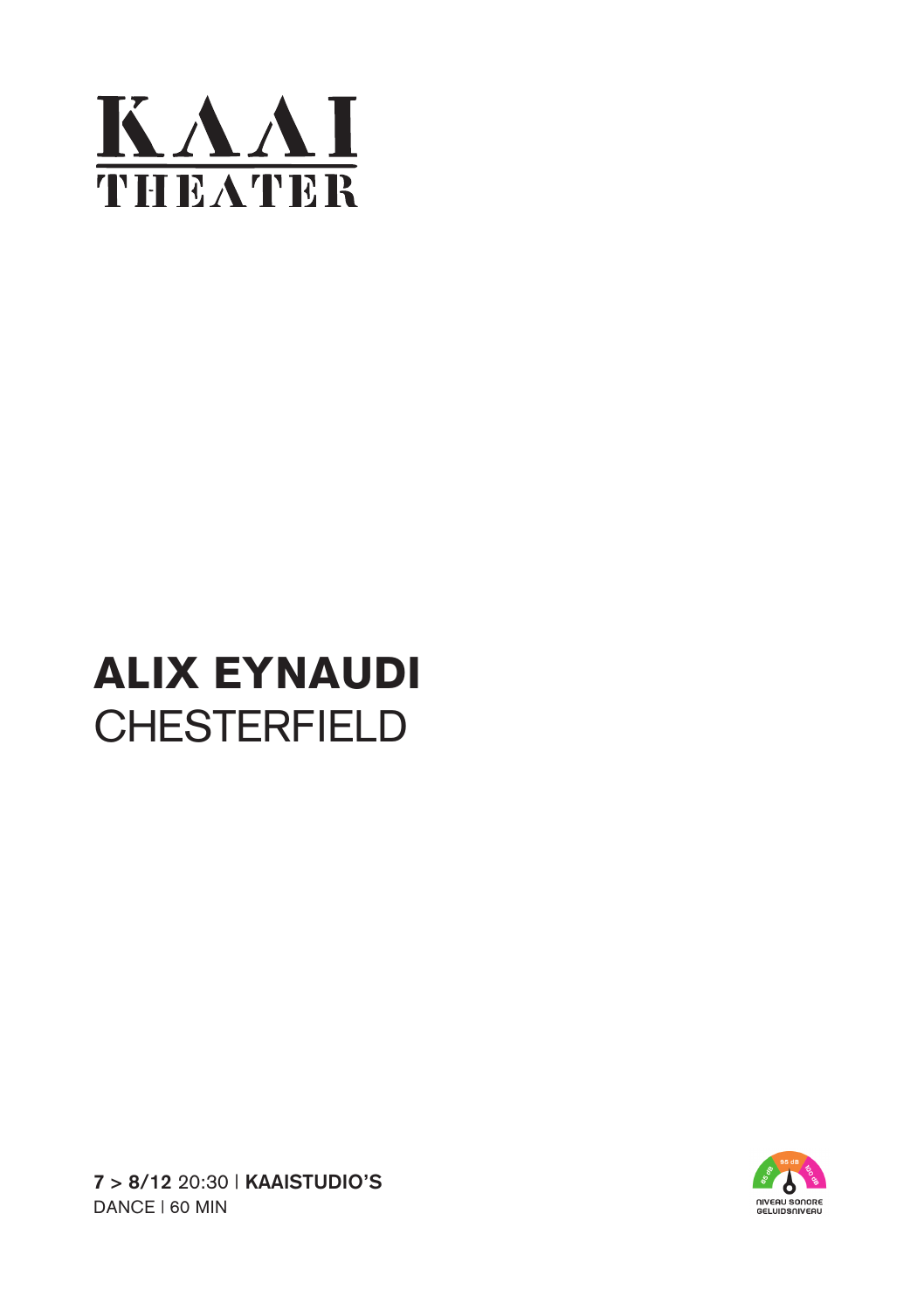## ALIX EYNAUDI CHESTERFIELD

NL Voor Chesterfield lieten Alix Eynaudi en haar team zich inspireren door de collectie van het Oostenrijkse Volkskundemuseum. Ze vonden Victoriaanse plantenboeken van vrouwen met wetenschappelijke ambities – die er toch de toegang toe ontzegd werden – en lederen boekbanden. Met deze bouwstenen creëren ze een discipline die zich ook letterlijk wil laten lezen: bij aanvang van de voorstelling krijg je een magazine als leidraad voor de avond.

De dansers passen verschillende leerbewerkingstechnieken op een reeks voorwerpen, om tot een doolhof van tekens te komen. De dans neigt naar het oneindig zachte, tegelijk oneerbiedig als vol van affectie. Op het kruispunt van dans, muziek en lichamelijkheid, weeft Chesterfield een patchwork met leren draad… en dat alles gecomponeerd op een sensuele cadans.

• Alix Eynaudi studeerde ballet aan de Opera van Parijs en maakte deel uit van de eerste generatie PARTS-dansers. Ze danste zeven jaar bij Rosas en was als perfomer ook te zien bij o.a. Boris Charmatz en Jennifer Lacey. In het Kaaitheater stond ze eerder met eigen werk als Supernaturel, Edelweiss, Monique en Exit (samen met Kris Verdonck).

FR Pour Chesterfield, Alix Eynaudi et son équipe se sont inspirées de la collection du Volkskundemuseum Wien. Ils ont trouvé des herbiers victoriens de femmes aux ambitions scientifiques – les sciences auxquelles on leur refusait toutefois l'accès – et des reliures en cuir. Avec ces éléments, elle crée une discipline qui souhaite littéralement se faire lire : au début du spectacle, on reçoit un magazine comme fil conducteur de la soirée.

Les danseurs appliquent de multiples techniques de travail du cuir à une série d'objets et aboutissent à un labyrinthe de signes. La danse tend à une douceur infinie, tout en étant irrévérencieuse et débordant d'affection. Chesterfield est une mosaïque de mouvements, de sons, de corps, tissés avec du fil de cuir… L'ensemble est composé à une cadence sensuelle.

• Alix Eynaudi a étudié le ballet à l'Opéra de Paris et la danse à PARTS. Elle a dansé sept ans avec Rosas et a également participé en tant que performeuse à des spectacles de Boris Charmatz et de Jennifer Lacey, entre autres. Au Kaaitheater, elle a présenté ses propres productions Supernaturel, Edelweiss, Monique et Exit (avec Kris Verdonck).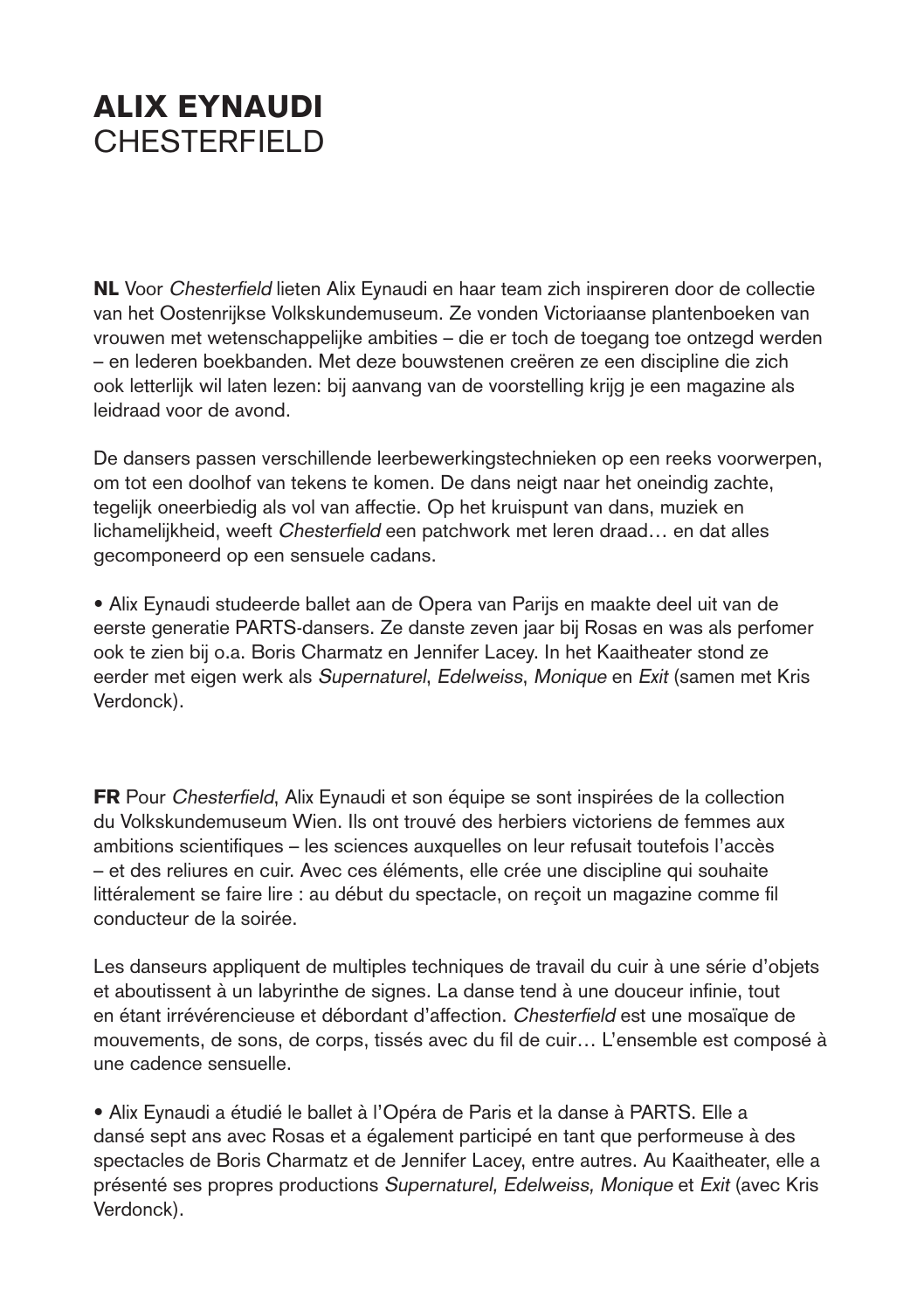**EN** Chesterfield is a discipline that wants to be read.

It results from applying a collection of leather manipulation techniques to bodies and wares and develops a maze of signs where dance tends towards the infinitely soft, infused with irreverence and affection.

Using poetry as a choreographic device, Chesterfield proposes a fluctuating chain of correspondences between movements, sounds, bodies, books, fabrics and light. At the crossroads between the syntax of dance, the music of movement and bodies in verse, Chesterfield is a patchwork poem woven with threads of leather and composed with a sensuous cadence.

Tonight bookworms will crawl into thin air and turn into fireflies!

• Alix Eynaudi studied ballet at the Opera of Paris and was part of the first generation of PARTS. She danced with Rosas for seven year and also performed with Boris Charmatz and Jennifer Lacey, among others. She has previously appeared at Kaaitheater with her own works such as Supernaturel, Edelweiss, Monique, and Exit (a collaboration with Kris Verdonck).

**CREDITS** 

PERFORMANCE Mark Lorimer, Quim Pujol, Cécile Tonizzo, Alix Eynaudi | COSTUME DESIGN An Breugelmans | LEATHER COLLAGES Cécile Tonizzo | LIGHT DESIGN Bruno Pocheron | TOURING Eva Holzinger for boîte de production – Verein für zeitgenössischen Tanz und zeitgenössische Installationen | ADMINISTRATION Smart – Das Büro für KünstlerInnen und Kreative | FANZINE Alix Eynaudi and Quim Pujol | DESIGN FANZINE Maria Pita Guerreiro and Deborah Janssen | WITH THE HELP OF Michael Zellinger & Yves Mettler | CO-PRODUCTION Alix Eynaudi with brut Wien, danceWEB through Life Long Burning & BUDA Kunstencentrum | IN COOPERATION WITH Tanzquartier Wien, – La Place de la Danse – CDCN Toulouse / Occitanie (prêt d'espaces de travail), Volkskundemuseum Wien | SUPPORT Kulturabteilung der Stadt Wien, des BKA Bundeskanzerlamt Kunst und Kultur, Culture Programme of the European Union, Kulturabteilung 8. Bezirk, Josefstadt, Wien | THANKS TO Alessio Scandale, Jean-Luc Plouvier, Elton Petri, Jacopo Lanteri, Clémentine Caudron, Hiros Production, Marie Christine Baratta, Frederic Danos, Brecht Vandenbroucke, Koen Jansen, Bram Coeman, Lise Lendais, Annegret Schalke, Guillaume Pellay, Charlotte Nagel, Sarah Blumenfeld